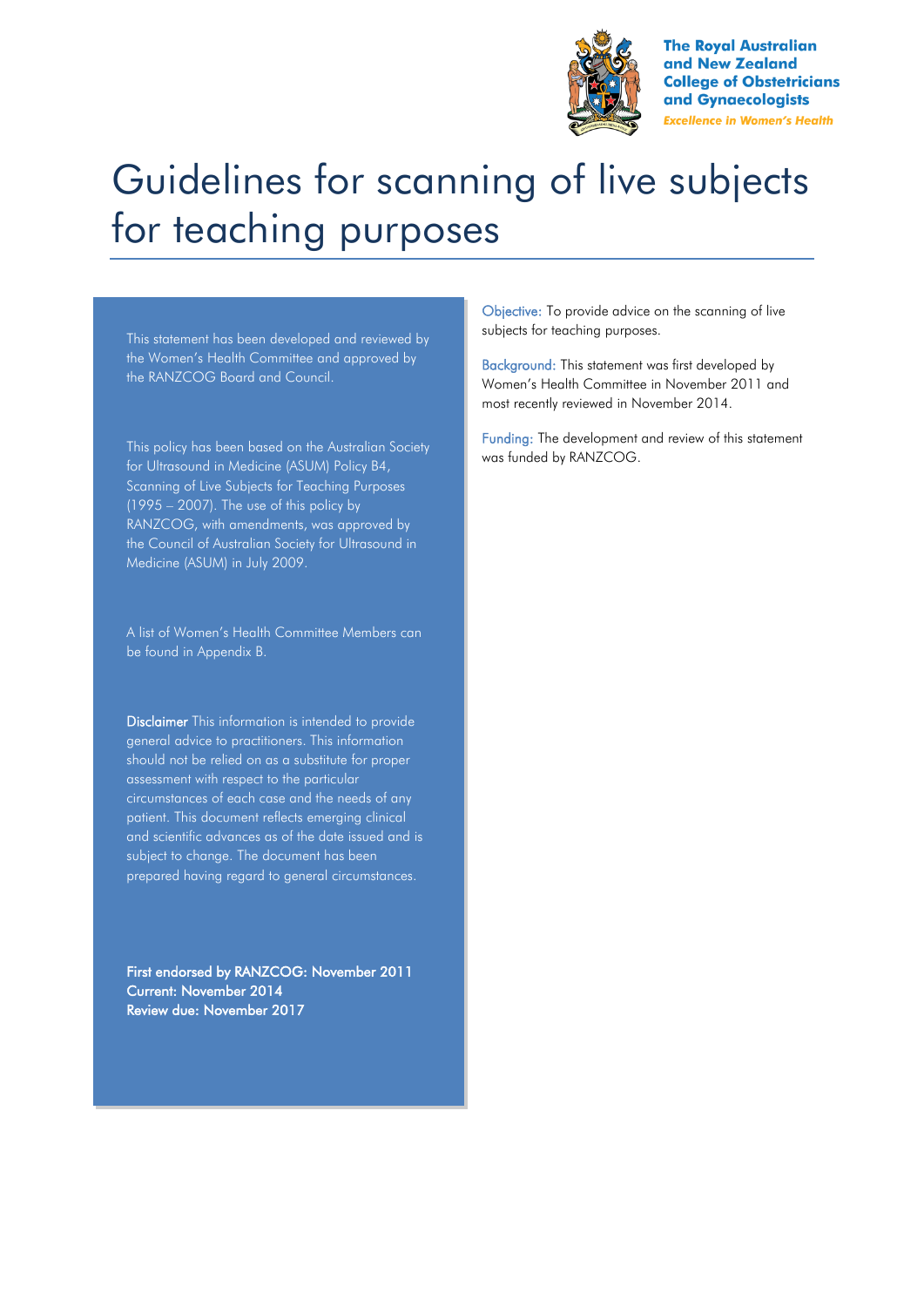Scanning of live subjects for teaching purposes at RANZCOG meetings is approved in the following situations:

- 1. A workshop where a suitably qualified practitioner is teaching and supervises participants involved in the hands-on scanning.
- 2. A one-to-one situation with a suitably qualified practitioner demonstrating to an audience, either directly or via computer projection.

The following guidelines must be considered and applied, where relevant:

#### Required Elements

- Informed consent (guardian consent in the case of minors), in writing, must be obtained. Subjects must be familiarised with the entire process and an assessment made of the subject's understanding of their relevant medical condition. The ASUM template for written informed consent is available at: [http://www.asum.com.au/newsite/files/documents/policies/PS/B6\\_policy.pdf](http://www.asum.com.au/newsite/files/documents/policies/PS/B6_policy.pdf)
- The subject must be aware that the primary purpose of the scan is for teaching.
- The identity of the subject must be confidential.
- Debate regarding the subject's treatment/care should not be conducted in the subject's hearing or presence.
- In all situations, the medical practitioner responsible for recruiting the subject must ensure that it is safe for the person to be scanned in a teaching situation and must remain responsible for their care.

#### Recommended Elements

- All subjects should be fully evaluated by the expert tutor prior to the commencement of the scanning session.
- Steps should be taken to ensure the subject's rights and needs are respected and met.
- Expert tutors should be given adequate opportunity to familiarise themselves with basic machine functions prior to the commencement of the scanning session.
- In the obstetric setting, the ultrasound exposure should be conducted in accordance with the principle, 'As Low As Reasonably Achievable' and not extended beyond what is necessary for the purposes of the demonstration.
- All persons involved in the session, including the audience should be made aware of these guidelines.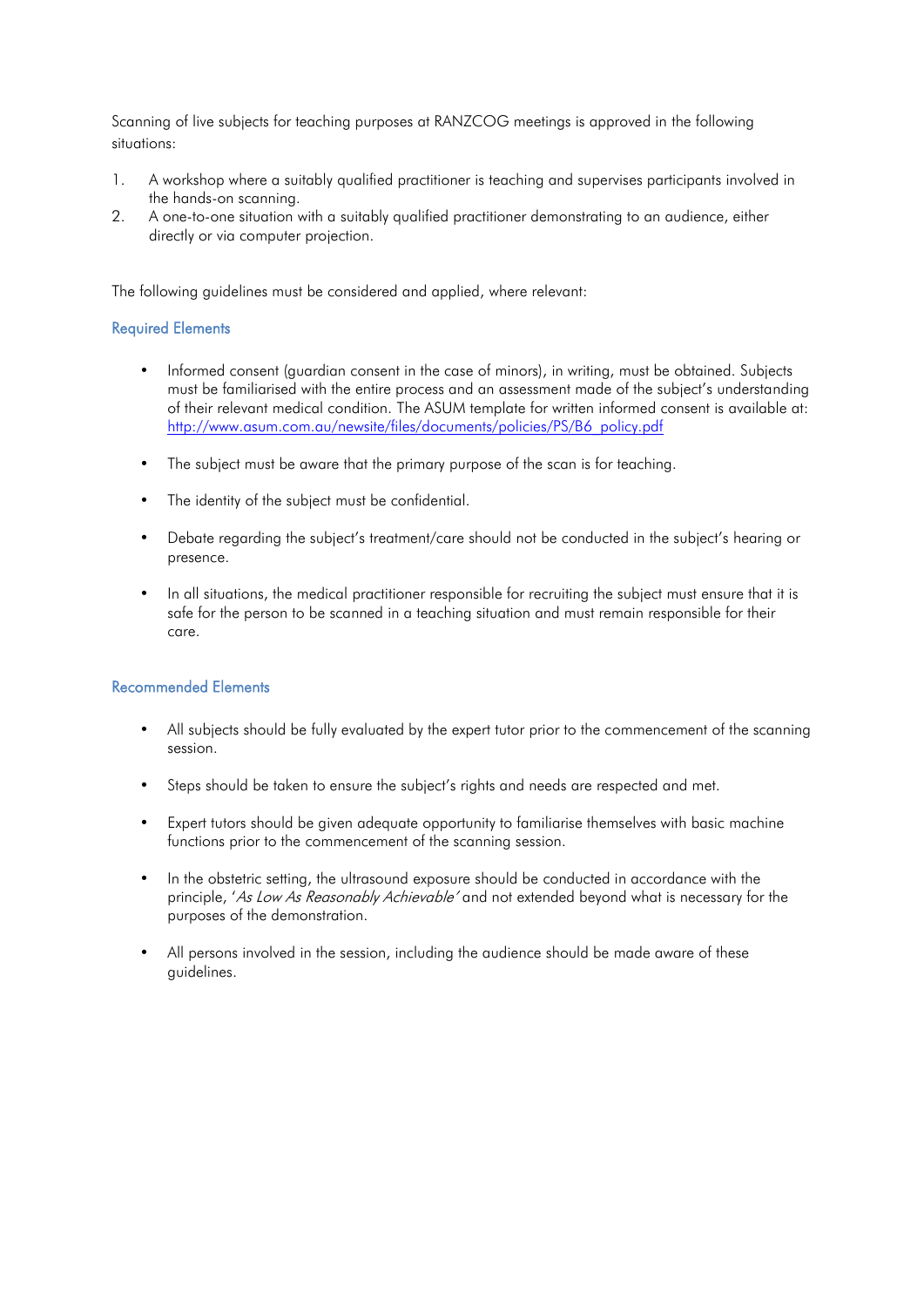### Other suggested reading

ASUM Policy B6 consent to ultrasound Scanning for Teaching Purposes. (1991-2007) [http://www.asum.com.au/newsite/files/documents/policies/PS/B6\\_policy.pdf](http://www.asum.com.au/newsite/files/documents/policies/PS/B6_policy.pdf)

A sample RANZCOG consent form can be found in Appendix A.

### Links to other College statements

[\(C-Gen 15\) Evidence-based Medicine, Obstetrics and Gynaecology](https://www.ranzcog.edu.au/RANZCOG_SITE/media/RANZCOG-MEDIA/Women%27s%20Health/Statement%20and%20guidelines/Clinical%20-%20General/Evidence-based-medicine,-Obstetrics-and-Gynaecology-(C-Gen-15)-Review-March-2016.pdf?ext=.pdf)

[\(C-Gen 02a\) Consent and provision of information to patients in Australia regarding proposed treatment](https://www.ranzcog.edu.au/RANZCOG_SITE/media/RANZCOG-MEDIA/Women%27s%20Health/Statement%20and%20guidelines/Clinical%20-%20General/Consent-and-provision-of-information-to-patients-in-Australia-(C-Gen-2a)-Review-July-2016.pdf?ext=.pdf)

[\(C-Gen 02b\) Consent and provision of information to patients in New Zealand regarding proposed](https://www.ranzcog.edu.au/RANZCOG_SITE/media/RANZCOG-MEDIA/Women%27s%20Health/Statement%20and%20guidelines/Clinical%20-%20General/Consent-and-provision-of-information-NZ-(C-Gen-2b)-Review-March-2016.pdf?ext=.pdf)  [treatment](https://www.ranzcog.edu.au/RANZCOG_SITE/media/RANZCOG-MEDIA/Women%27s%20Health/Statement%20and%20guidelines/Clinical%20-%20General/Consent-and-provision-of-information-NZ-(C-Gen-2b)-Review-March-2016.pdf?ext=.pdf)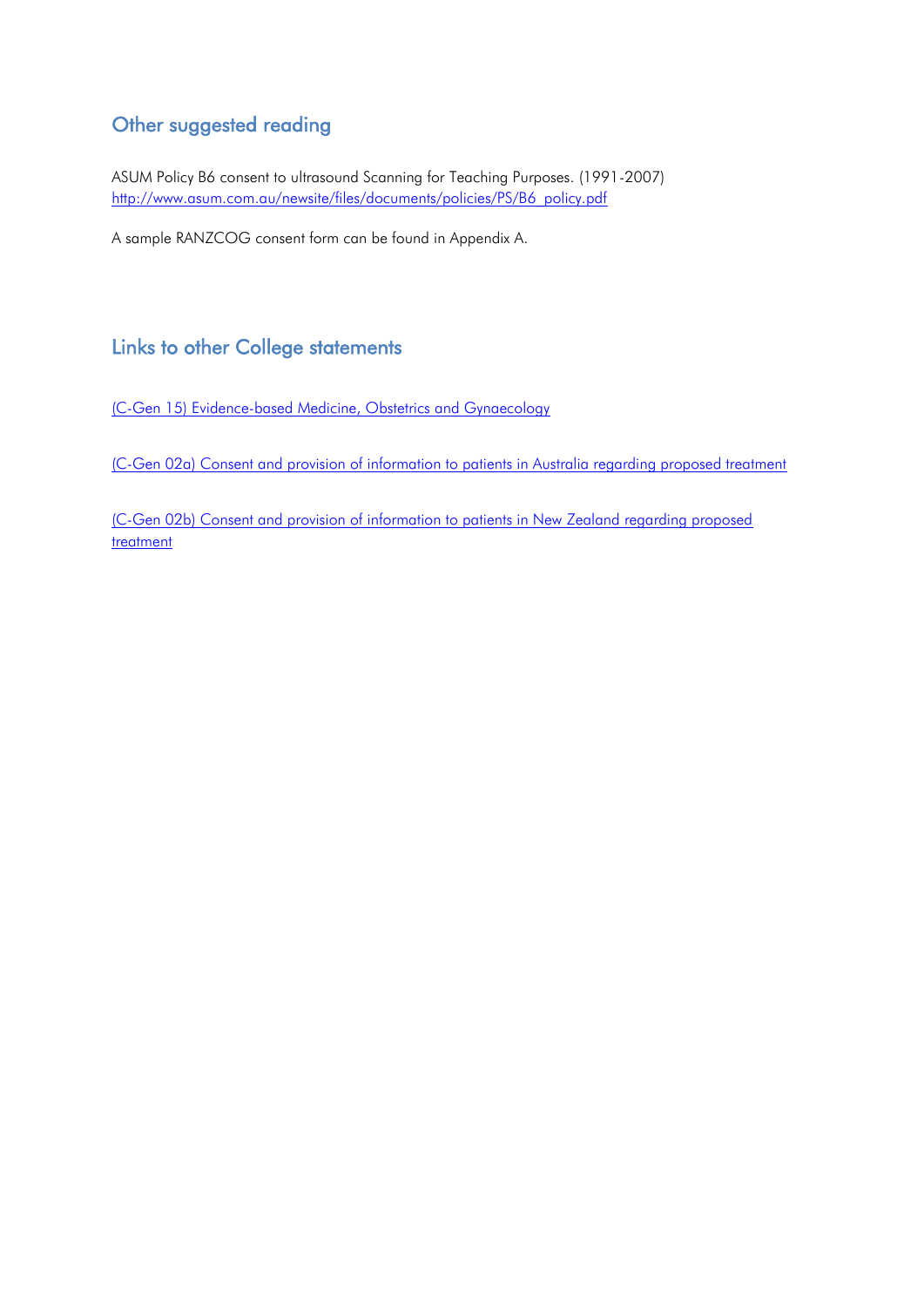Appendices

Appendix A Consent form

## **PARTICIPANT INFORMATION**

#### **Obstetric Ultrasound Training for Registrars**

**SITE: xxx**

#### **FULL PROJECT TITLE: xxx**

The Royal Australian and New Zealand College of Obstetricians and Gynaecologists (RANZCOG) is organising a one day obstetric ultrasound workshop for registrars and Obstetricians.

The use of real patients (such as you) enables these training obstetricians to identify normal anatomy in pregnant women and examine normal babies at different gestational ages.

The aim of the workshop is to teach these doctors the core knowledge and skills required to become proficient in pregnancy ultrasound scanning. They can then use this information to practise their technique and become competent. Ultrasound scanning is an essential component of the curriculum but there is often limited access to formal tuition therefore you are assisting by providing this opportunity.

Please read the following instructions prior to your participation. It is essential that you consent to the process.

Yours sincerely,

#### **Dr Janet Vaughan**

#### **INSTRUCTIONS:**

- 1. Please read the attached Participant Information Sheet.
- 2. Ask your doctor any questions you may have about the activity.
- 3. Fill in your details on the 'Participant Consent Form'.
- 4. Any changes should be discussed as soon as possible with xxx

#### **ON THE DAY:**

- 1. Please arrive 15 minutes before your allocated time.
- 2. Bring the consent form with you on the day. You can sign this form when you arrive on the day and a member of RANZCOG staff will also sign your consent form as a witness. Don't worry if you forget your form, we will have plenty of spare copies.
- 3. RANZCOG staff will then keep your form for our records.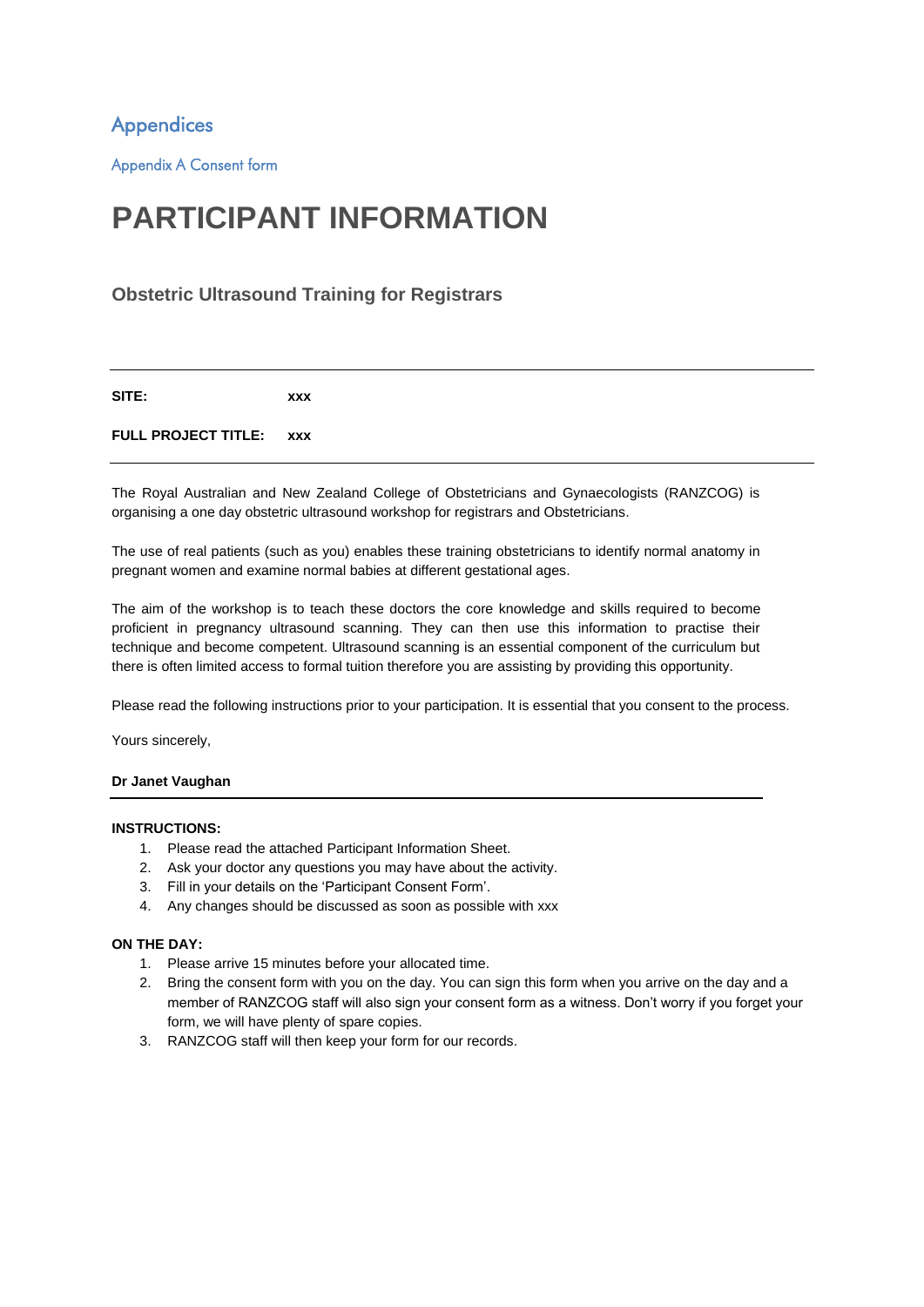## **PARTICIPANT INFORMATION**

### **Obstetric Ultrasound Training for Registrars**

#### **This Information and Consent Form is three pages long. Please ensure you have all the pages.**

#### **1. YOUR CONSENT**

You are invited to take part in this activity for RANZCOG doctors training in obstetrics. This leaflet contains detailed information about this training activity. Its purpose is to explain to you all the procedures involved in the activity before you decide whether or not to take part. Please read this Participant Information carefully. Feel free to ask questions about any information in the document with your doctor and/or Penny Holmes at RANZCOG. If you agree to take part, sign the Consent Form on page 3. By signing the Consent Form, you indicate that you understand the information and that you give your consent to participate in this training activity. You will be sent a copy of the Participant Information and signed Consent Form to keep as a record.

#### **2. PURPOSE AND BACKGROUND**

The aim of the workshop is to teach these doctors the core knowledge and skills required to become proficient in pregnancy ultrasound scanning. The success of this workshop depends on pregnant women volunteering to act as models. Experts in obstetric ultrasound (either specialist obstetricians or ultrasound technicians) will provide 'hands on' training. By observing these experts and practising with 'one on one' teaching, trainees can learn the correct techniques or improve their existing practice to obtain accurate fetal measurements and assess the pregnancy systematically.

This is not a comprehensive ultrasound examination the same as you would have experienced previously and it is not intended to provide you or your doctor with diagnostic information. This activity is for educational purposes only. It is not intended to be, and is not, a medical or clinical service. The doctors and diplomates will not be providing medical advice, and will not be a substitute for the usual medical care, treatment and review, which you should continue to obtain through your doctor.

#### **3. PROCEDURE**

Please arrive 15 minutes prior to your booked time at the meeting venue.

- The training event will require you to be available for one hour of scanning.
- During the session you will need to expose your abdomen, so appropriate clothing e.g. loose fitting dress, skirt, pants and T-shirt are all suitable. Sheets will be available at the session for your privacy.
- A gel medium will be applied to your skin and a sound source (transducer) will be placed on your skin to generate an image of your pregnancy and surrounding organs.
- The trainer will take a brief pregnancy history and demonstrate the correct techniques for abdominal ultrasound on you. Each tutorial group consists of a maximum of 4 doctors.
- Each of the members of the group will then undertake a short abdominal ultrasound examination (of your abdomen) under the supervision of the trainer
- Discussion will also take place during your session. Please note that sometimes this discussion may highlight technical and clinical aspects of ultrasound in general. This discussion may or may not be related to you or your pregnancy, or be specifically about your care.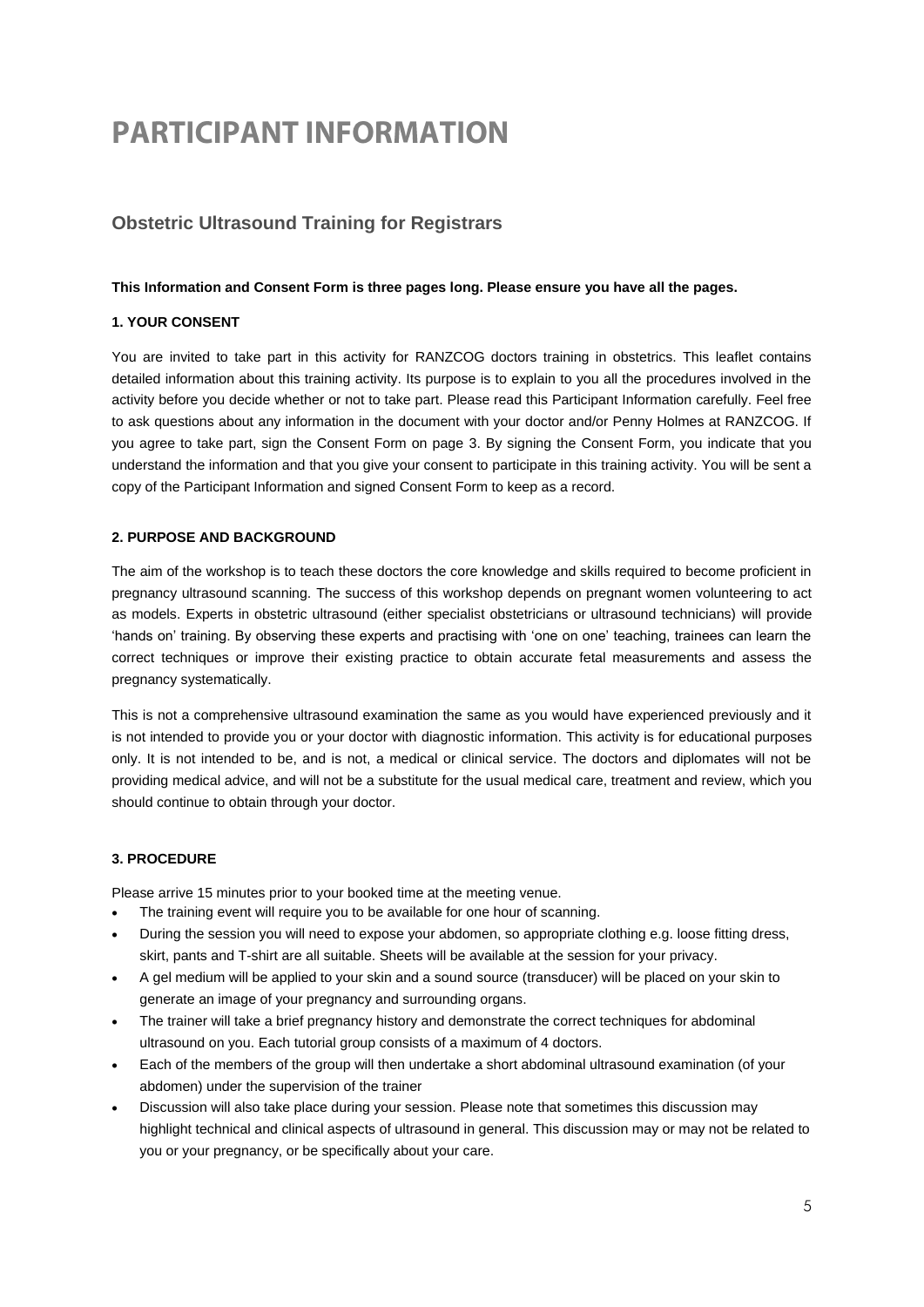#### **4. POSSIBLE BENEFITS**

We cannot guarantee or promise that you will receive any direct benefits from this training activity, but you will see your fetus during the scanning session and have the opportunity for ultrasound experts to have assessed your pregnancy as a training activity.

#### **5. POSSIBLE RISKS**

Medical studies have not demonstrated any adverse effects at the settings used for imaging. In the unlikely case of an emergency in the ultrasound room, we would expect the observers who are qualified doctors to assist in your care.

#### **6. PRIVACY, CONFIDENTIALITY AND DISCLOSURE OF INFORMATION**

Any information obtained in connection with this activity that can identify you, will remain confidential. It will only be disclosed with your permission, except as required by law.

#### **7. FURTHER INFORMATION OR ANY PROBLEMS**

If you require further information or if you have any problems concerning this training, you can contact xxx.

#### **8. PARTICIPATION IS VOLUNTARY**

Participation in any training activity is voluntary. If you do not wish to take part you are not obliged to. If you decide to take part and later change your mind, you are free to withdraw from the training at any stage.

Your decision whether to take part or not to take part, or to take part and then withdraw, will not affect your future routine treatment, your relationship with those treating you or your relationship with your hospital.

Before you make your decision, your doctor will be available to answer any questions you have about the training activity. You can ask for any information you want. Sign the Consent Form only after you have had a chance to ask your questions and have received satisfactory answers.

#### **9. ETHICAL GUIDELINES**

This activity is covered by the National Health and Medical Research Council of Australia definition of a 'Quality Assurance' Activity (*When does quality assurance in health care require independent ethical review?* 2003). This statement has been developed to protect the interests of people who agree to participate in quality assurance activities or in this case, training to improve the quality of health care.

#### **10. REIMBURSEMENT OF YOUR COSTS**

There may be financial costs to you in attending this event.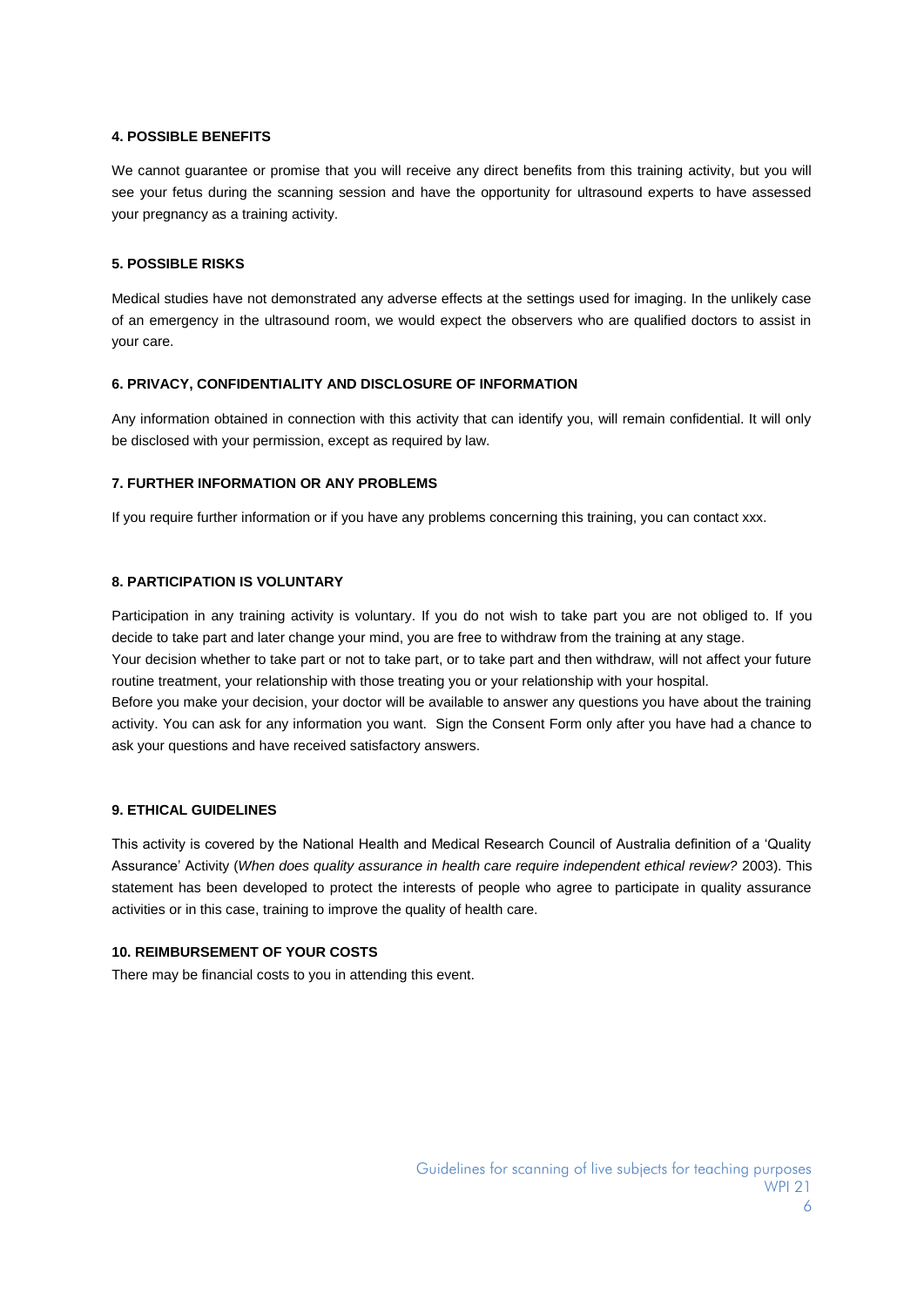## **CONSENT FORM**

- **1. I have read, or have had read to me, the Obstetric Ultrasound Training for RANZCOG Registrars' Participant Information form.**
- **2. I understand the Obstetric Ultrasound Training for Registrars Participant Information.**
- **3. I have had all my questions answered to my satisfaction, and understand that I am free to withdraw my consent to participate in this examination at any time.**
- **4. I freely agree to participate in this project according to the conditions in the Participant Information.**

#### **PARTICIPANT**

| Participant's Full Name (printed): |                                                                |                   |                |  |
|------------------------------------|----------------------------------------------------------------|-------------------|----------------|--|
|                                    | <b>FIRST NAME</b>                                              |                   | <b>SURNAME</b> |  |
| <b>Postal Address:</b>             |                                                                |                   |                |  |
|                                    |                                                                |                   |                |  |
|                                    | (Please complete this section when you arrive at the workshop) |                   |                |  |
| <b>Participant Signature:</b>      |                                                                | Date:             |                |  |
|                                    | Full Name of Witness to Participant's Signature (printed):     |                   |                |  |
|                                    |                                                                | <b>FIRST NAME</b> | <b>SURNAME</b> |  |
| Signature:                         |                                                                | Date:             |                |  |

#### **NOTE: All parties signing the Consent Form must date their own signature**